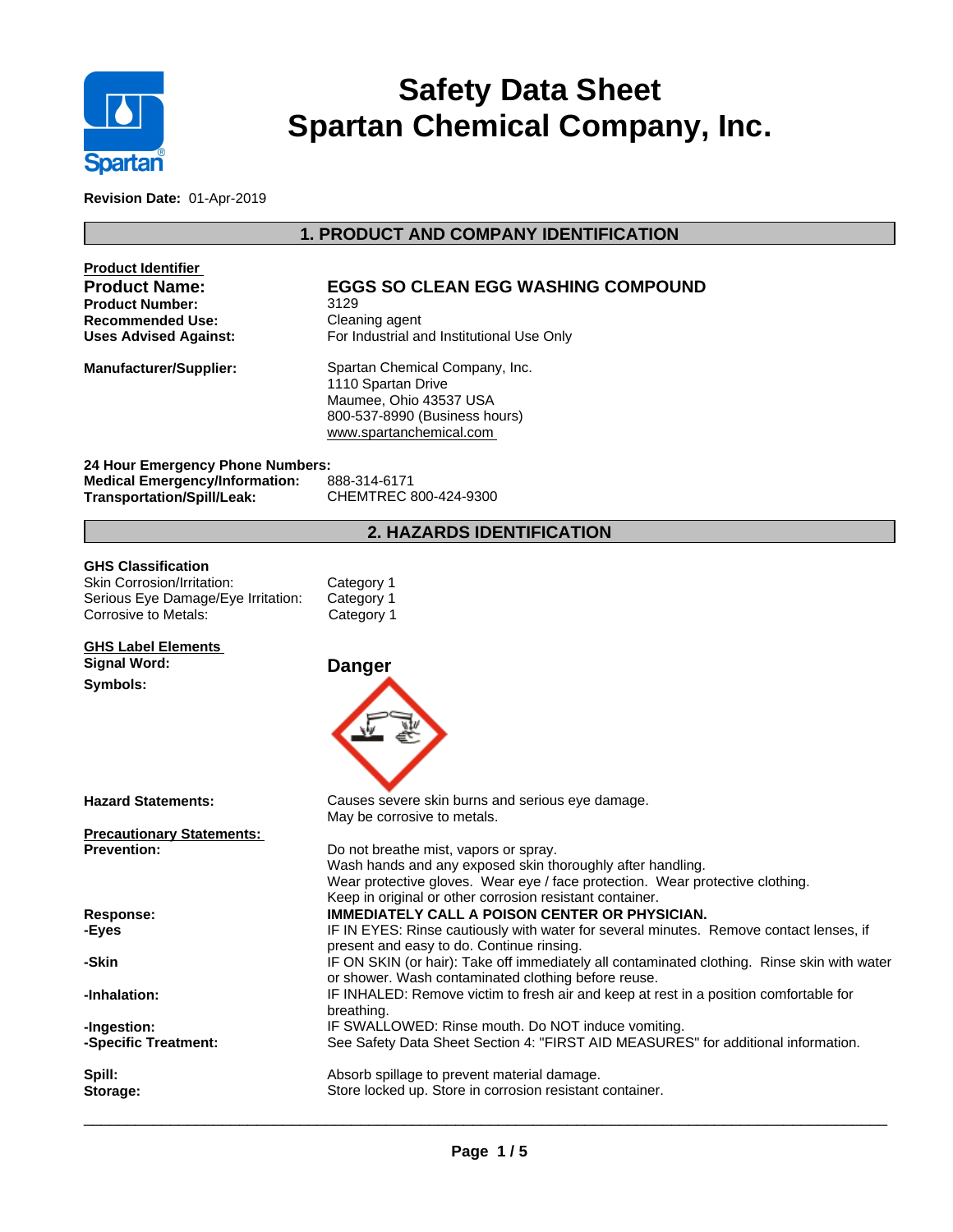| Disposal: |  |
|-----------|--|
|           |  |

 $\overline{\phantom{a}}$  ,  $\overline{\phantom{a}}$  ,  $\overline{\phantom{a}}$  ,  $\overline{\phantom{a}}$  ,  $\overline{\phantom{a}}$  ,  $\overline{\phantom{a}}$  ,  $\overline{\phantom{a}}$  ,  $\overline{\phantom{a}}$  ,  $\overline{\phantom{a}}$  ,  $\overline{\phantom{a}}$  ,  $\overline{\phantom{a}}$  ,  $\overline{\phantom{a}}$  ,  $\overline{\phantom{a}}$  ,  $\overline{\phantom{a}}$  ,  $\overline{\phantom{a}}$  ,  $\overline{\phantom{a}}$ **Disposal:** Dispose of contents and container in accordance with local, state and federal regulations.

#### **Hazards Not Otherwise Classified:** Not Applicable

**Other Information:** • Corrosive.

- Harmful if swallowed
- Harmful contact may not cause immediate pain.
- Inhalation of vapors or mist may cause respiratory irritation or damage.
- Take off and destroy contaminated shoes.
- Keep out of reach of children.

### **3. COMPOSITION / INFORMATION ON INGREDIENTS**

| <b>Chemical Name</b>     | <b>CAS No</b>   | Weight-% |
|--------------------------|-----------------|----------|
| Water                    | 7732-18-5       | 15-40    |
| Polyalkylene Glycol      | $9003 - 11 - 6$ | $5 - 10$ |
| Sodium Xylenesulfonate   | 1300-72-7       | $3 - 7$  |
| Pentasodium Triphosphate | 7758-29-4       | 1-5      |
| Sodium Hydroxide         | 1310-73-2       | 1-5      |
| Sodium Silicate          | 1344-09-8       | 0.1-1    |

Specific chemical identity and/or exact percentage of composition has been withheld as a trade secret.

## **4. FIRST AID MEASURES**

| -Eye Contact:              | Rinse cautiously with water for at least 15 minutes. Remove contact lenses, if present and<br>easy to do. Continue rinsing. IMMEDIATELY CALL A POISON CENTER OR PHYSICIAN.                                                                         |
|----------------------------|----------------------------------------------------------------------------------------------------------------------------------------------------------------------------------------------------------------------------------------------------|
| -Skin Contact:             | Take off immediately all contaminated clothing and shoes. Rinse with water or shower for<br>at least 15 minutes. IMMEDIATELY CALL A POISON CENTER OR PHYSICIAN. Wash<br>contaminated clothing before reuse. Discard or destroy contaminated shoes. |
| -Inhalation:               | Remove victim to fresh air and keep at rest in a position comfortable for breathing.<br>IMMEDIATELY CALL A POISON CENTER OR PHYSICIAN.                                                                                                             |
| -Ingestion:                | Rinse mouth. Do NOT induce vomiting. IMMEDIATELY CALL A POISON CENTER OR<br>PHYSICIAN. Never give anything by mouth to an unconscious person.                                                                                                      |
| <b>Note to Physicians:</b> | NOTE TO PHYSICIAN: Probable mucosal damage may contraindicate the use of gastric<br>lavage.                                                                                                                                                        |
|                            |                                                                                                                                                                                                                                                    |

## **5. FIRE-FIGHTING MEASURES**

| <b>Suitable Extinguishing Media:</b>                                    | Product does not support combustion, Use extinguishing agent suitable for type of<br>surrounding fire                                          |
|-------------------------------------------------------------------------|------------------------------------------------------------------------------------------------------------------------------------------------|
| Specific Hazards Arising from the<br><b>Chemical:</b>                   | Dried product is capable of burning. Combustion products are toxic.                                                                            |
| <b>Hazardous Combustion Products:</b>                                   | May include Carbon monoxide Carbon dioxide and other toxic gases or vapors.                                                                    |
| <b>Protective Equipment and</b><br><b>Precautions for Firefighters:</b> | Wear MSHA/NIOSH approved self-contained breathing apparatus (SCBA) and full<br>protective gear. Cool fire-exposed containers with water spray. |

## **6. ACCIDENTAL RELEASE MEASURES**

| <b>Personal Precautions:</b>      | Avoid contact with skin, eyes or clothing. Use personal protective equipment as required.       |
|-----------------------------------|-------------------------------------------------------------------------------------------------|
| <b>Environmental Precautions:</b> | Do not rinse spill onto the ground, into storm sewers or bodies of water.                       |
| <b>Methods for Clean-Up:</b>      | Prevent further leakage or spillage if safe to do so. Contain and collect spillage with         |
|                                   | non-combustible absorbent material, (e.g. sand, earth, diatomaceous earth, vermiculite)         |
|                                   | and place in container for disposal according to local / national regulations (see Section 13). |

 $\overline{\phantom{a}}$  ,  $\overline{\phantom{a}}$  ,  $\overline{\phantom{a}}$  ,  $\overline{\phantom{a}}$  ,  $\overline{\phantom{a}}$  ,  $\overline{\phantom{a}}$  ,  $\overline{\phantom{a}}$  ,  $\overline{\phantom{a}}$  ,  $\overline{\phantom{a}}$  ,  $\overline{\phantom{a}}$  ,  $\overline{\phantom{a}}$  ,  $\overline{\phantom{a}}$  ,  $\overline{\phantom{a}}$  ,  $\overline{\phantom{a}}$  ,  $\overline{\phantom{a}}$  ,  $\overline{\phantom{a}}$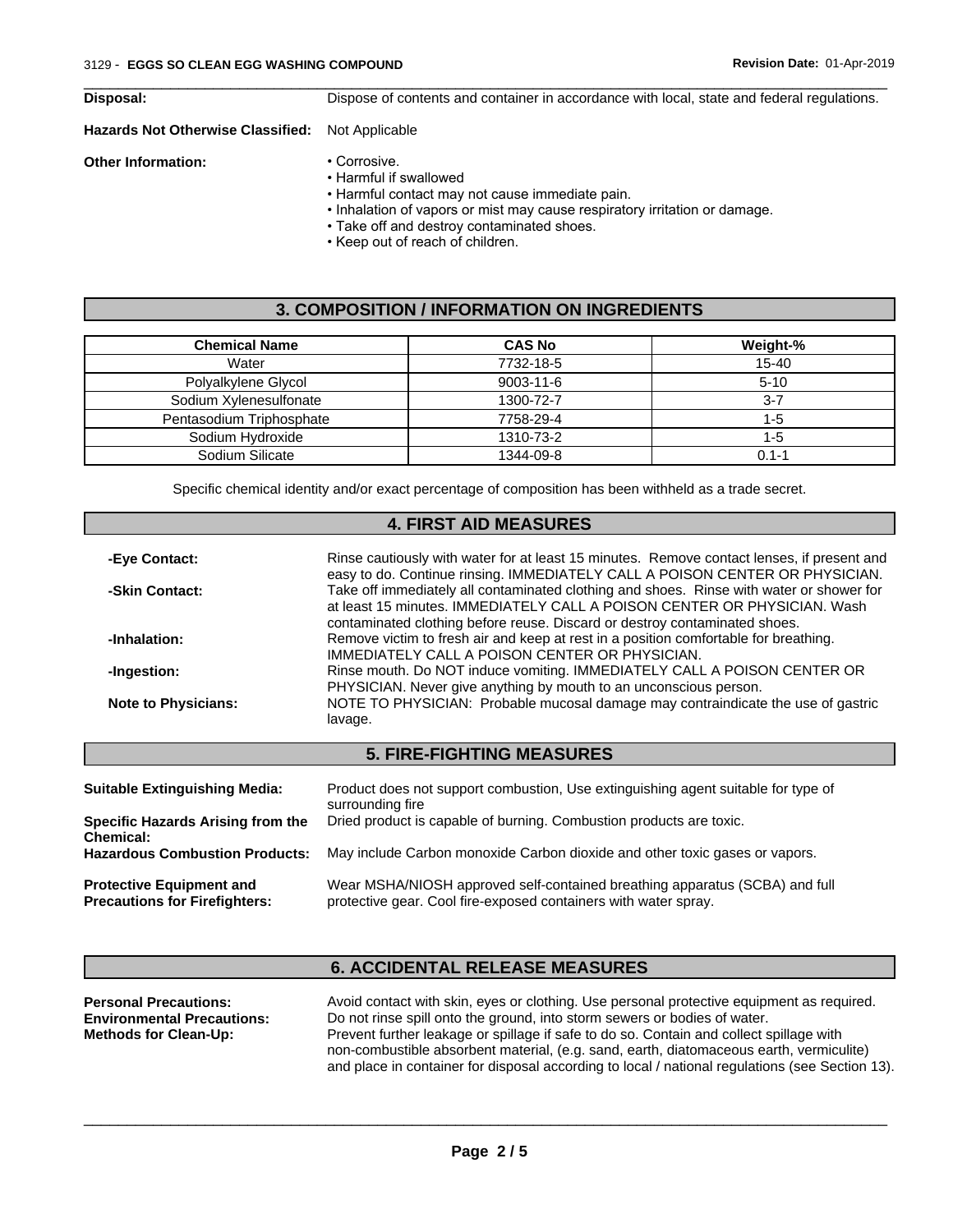| <b>7. HANDLING AND STORAGE</b>  |                                                                                                                                    |  |
|---------------------------------|------------------------------------------------------------------------------------------------------------------------------------|--|
| <b>Advice on Safe Handling:</b> | Handle in accordance with good industrial hygiene and safety practice. Wash thoroughly<br>after handling.                          |  |
| <b>Storage Conditions:</b>      | Keep containers tightly closed in a dry, cool and well-ventilated place. Keep out of the reach<br>of children. Keep from freezing. |  |
| <b>Incompatible Materials:</b>  | Strong acids. Reactive metals such as aluminum, zinc and tin.                                                                      |  |
| <b>Suggested Shelf Life:</b>    | Minimum of 2 years from date of manufacture.                                                                                       |  |
|                                 |                                                                                                                                    |  |

 $\overline{\phantom{a}}$  ,  $\overline{\phantom{a}}$  ,  $\overline{\phantom{a}}$  ,  $\overline{\phantom{a}}$  ,  $\overline{\phantom{a}}$  ,  $\overline{\phantom{a}}$  ,  $\overline{\phantom{a}}$  ,  $\overline{\phantom{a}}$  ,  $\overline{\phantom{a}}$  ,  $\overline{\phantom{a}}$  ,  $\overline{\phantom{a}}$  ,  $\overline{\phantom{a}}$  ,  $\overline{\phantom{a}}$  ,  $\overline{\phantom{a}}$  ,  $\overline{\phantom{a}}$  ,  $\overline{\phantom{a}}$ 

## **8. EXPOSURE CONTROLS / PERSONAL PROTECTION**

| <b>Occupational Exposure Limits:</b>   |                                                                                                                                                                                                               |                                                                                                                                                                                                                                                                         |                             |  |
|----------------------------------------|---------------------------------------------------------------------------------------------------------------------------------------------------------------------------------------------------------------|-------------------------------------------------------------------------------------------------------------------------------------------------------------------------------------------------------------------------------------------------------------------------|-----------------------------|--|
| <b>Chemical Name</b>                   | <b>ACGIH TLV</b>                                                                                                                                                                                              | <b>OSHA PEL</b>                                                                                                                                                                                                                                                         | <b>NIOSH</b>                |  |
| Sodium Hydroxide                       | Ceiling: 2 mg/m <sup>3</sup>                                                                                                                                                                                  | TWA: $2 \text{ mg/m}^3$                                                                                                                                                                                                                                                 | IDLH: $10 \text{ mg/m}^3$   |  |
| 1310-73-2                              |                                                                                                                                                                                                               | (vacated) Ceiling: $2 \text{ mg/m}^3$                                                                                                                                                                                                                                   | Ceiling: $2 \text{ mg/m}^3$ |  |
| <b>Engineering Controls:</b>           | Provide good general ventilation.<br>engineering controls should be considered.<br>product is handled.                                                                                                        | If work practices generate dust, fumes, gas, vapors or mists which expose workers to<br>chemicals above the occupational exposure limits, local exhaust ventilation or other<br>Eye wash stations and shower facilities should be readily accessible in areas where the |                             |  |
| <b>Personal Protective Equipment</b>   |                                                                                                                                                                                                               |                                                                                                                                                                                                                                                                         |                             |  |
| <b>Eye/Face Protection:</b>            | Wear splash goggles. For severe use-conditions, wear a face shield over the goggles.                                                                                                                          |                                                                                                                                                                                                                                                                         |                             |  |
| <b>Skin and Body Protection:</b>       | Wear rubber or other chemical-resistant gloves. Use of impervious apron, boots and other<br>protective equipment should be considered in order to prevent or minimize contact with this<br>product.           |                                                                                                                                                                                                                                                                         |                             |  |
| <b>Respiratory Protection:</b>         | Not required with expected use.                                                                                                                                                                               |                                                                                                                                                                                                                                                                         |                             |  |
|                                        | If occupational exposure limits are exceeded or respiratory irritation occurs, use of a<br>NIOSH/MSHA approved respirator suitable for the use-conditions and chemicals in Section<br>3 should be considered. |                                                                                                                                                                                                                                                                         |                             |  |
| <b>General Hygiene Considerations:</b> | Wash hands and any exposed skin thoroughly after handling.                                                                                                                                                    |                                                                                                                                                                                                                                                                         |                             |  |
|                                        | See 29 CFR 1910.132-138 for further quidance.                                                                                                                                                                 |                                                                                                                                                                                                                                                                         |                             |  |

## **9. PHYSICAL AND CHEMICAL PROPERTIES**

| Appearance/Physical State:             | Liquid                           |  |
|----------------------------------------|----------------------------------|--|
| Color:                                 | Colorless to Light yellow        |  |
| Odor:                                  | <b>I</b> Mild                    |  |
| pH:                                    | 13.5                             |  |
| <b>Melting Point / Freezing Point:</b> | <b>No information available.</b> |  |
| Boiling Point / Boiling Range:         | 100 °C / 212 °F                  |  |
| <b>Flash Point:</b>                    | 100 °C $/$ > 212 °F ASTM D56     |  |
| <b>Evaporation Rate:</b>               | k 1                              |  |
| Flammability (solid, gas)              | No information available.        |  |
| <b>Upper Flammability Limit:</b>       | <b>No information available.</b> |  |
| <b>Lower Flammability Limit:</b>       | No information available.        |  |
| Vapor Pressure:                        | <b>No information available.</b> |  |
| Vapor Density:                         | <b>No information available.</b> |  |
| Specific Gravity:                      | 1.075                            |  |
| Solubility(ies):                       | Soluble in water                 |  |
| <b>Partition Coefficient:</b>          | <b>No information available.</b> |  |
| <b>Autoignition Temperature:</b>       | <b>No information available.</b> |  |
| <b>Decomposition Temperature:</b>      | No information available.        |  |
| Viscosity:                             | No information available.        |  |

## **10. STABILITY AND REACTIVITY**

Reactivity: **Neactivity:** This material is considered to be non-reactive under normal conditions of use.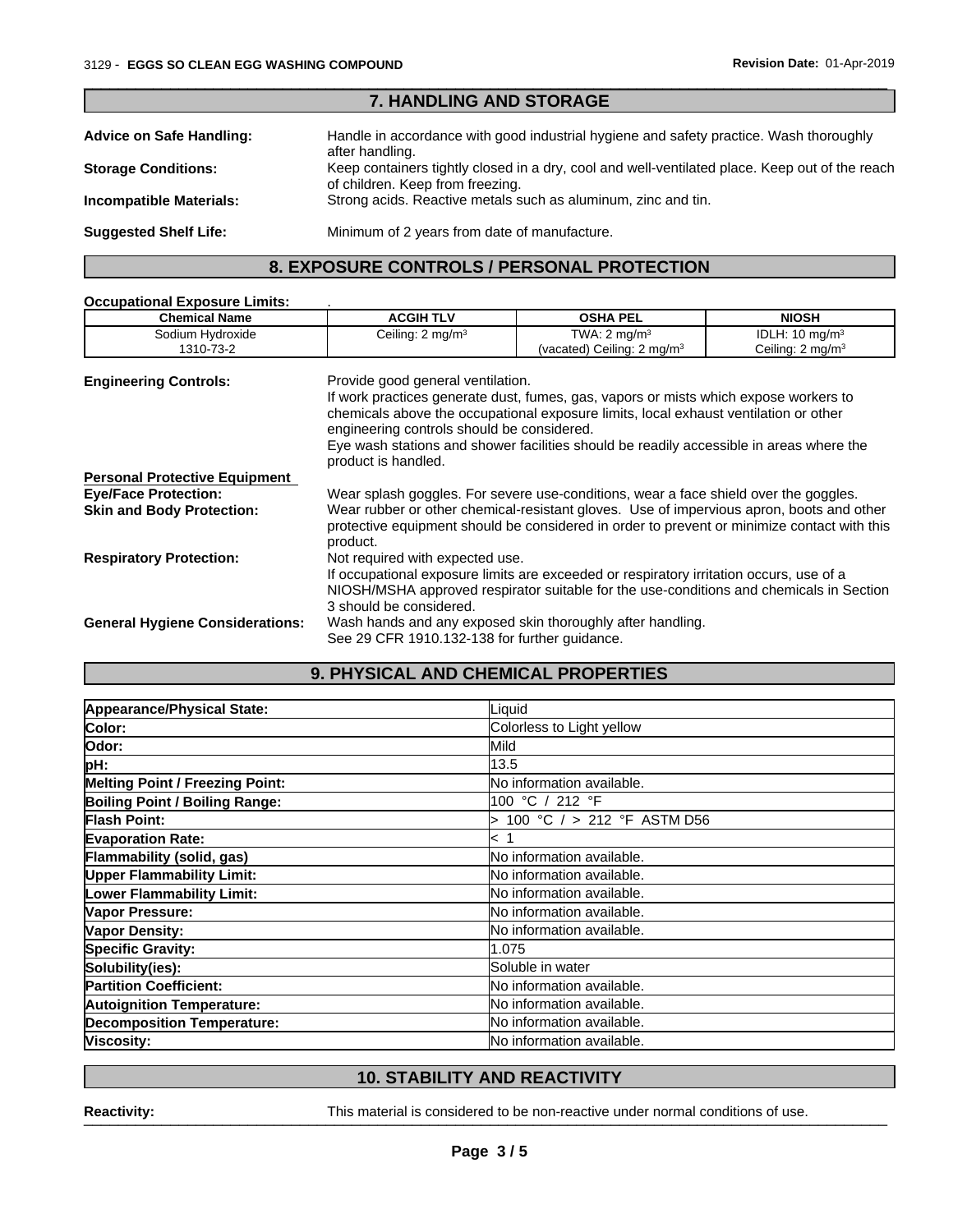| <b>Chemical Stability:</b><br>Stable under normal conditions.                                                                            |                                                                                                              |  |  |  |
|------------------------------------------------------------------------------------------------------------------------------------------|--------------------------------------------------------------------------------------------------------------|--|--|--|
|                                                                                                                                          | Possibility of Hazardous Reactions: Contact with aluminum or other reactive metals may release hydrogen gas. |  |  |  |
| Extremes of temperature and direct sunlight.<br><b>Conditions to Avoid:</b>                                                              |                                                                                                              |  |  |  |
| Strong acids. Reactive metals such as aluminum, zinc and tin.<br>Incompatible Materials:                                                 |                                                                                                              |  |  |  |
| May include carbon monoxide, carbon dioxide (CO2) and other toxic gases or vapors.<br><b>Hazardous Decomposition</b><br><b>Products:</b> |                                                                                                              |  |  |  |
| <b>11. TOXICOLOGICAL INFORMATION</b>                                                                                                     |                                                                                                              |  |  |  |

 $\overline{\phantom{a}}$  ,  $\overline{\phantom{a}}$  ,  $\overline{\phantom{a}}$  ,  $\overline{\phantom{a}}$  ,  $\overline{\phantom{a}}$  ,  $\overline{\phantom{a}}$  ,  $\overline{\phantom{a}}$  ,  $\overline{\phantom{a}}$  ,  $\overline{\phantom{a}}$  ,  $\overline{\phantom{a}}$  ,  $\overline{\phantom{a}}$  ,  $\overline{\phantom{a}}$  ,  $\overline{\phantom{a}}$  ,  $\overline{\phantom{a}}$  ,  $\overline{\phantom{a}}$  ,  $\overline{\phantom{a}}$ 

| <b>Likely Routes of Exposure:</b><br><b>Symptoms of Exposure:</b> | Eyes, Skin, Ingestion, Inhalation.                                                                       |  |  |  |
|-------------------------------------------------------------------|----------------------------------------------------------------------------------------------------------|--|--|--|
| -Eye Contact:                                                     | Pain, redness, swelling of the conjunctiva and tissue damage. Eye contact may cause<br>permanent damage. |  |  |  |
| -Skin Contact:                                                    | Pain, redness, blistering and possible chemical burn.                                                    |  |  |  |
| -Inhalation:                                                      | Irritation or damage to the mucus membranes of the respiratory tract. Nasal discomfort and<br>coughing.  |  |  |  |
| -Ingestion:                                                       | Damage or chemical burns to mouth, throat and stomach. Pain, nausea, vomiting and<br>diarrhea.           |  |  |  |
| Immediate, Delayed, Chronic Effects                               |                                                                                                          |  |  |  |
| Product Information:                                              | Data not available or insufficient for classification.                                                   |  |  |  |
| Target Organ Effects:<br><b>Numerical Measures of Toxicity</b>    | -Eyes. Respiratory System. - Skin.                                                                       |  |  |  |
|                                                                   | The following acute toxicity estimates (ATE) are calculated based on the GHS document.                   |  |  |  |
| ATEmix (oral):                                                    | 11408 mg/kg                                                                                              |  |  |  |

| ATEmix (oral):   |             | 11408 mg/kg |
|------------------|-------------|-------------|
| ATEmix (dermal): | 89280 mg/kg |             |

#### **Component Acute Toxicity Information**

| <b>Chemical Name</b>                   | Oral LD50<br>Dermal LD50                 |                         | <b>Inhalation LC50</b>              |
|----------------------------------------|------------------------------------------|-------------------------|-------------------------------------|
| Water<br>7732-18-5                     | $> 90$ mL/kg (Rat)                       | Not Available           | Not Available                       |
| Polyalkylene Glycol<br>$9003 - 11 - 6$ | $= 5700$ mg/kg (Rat) = 16 g/kg (<br>Rat) | Not Available           | $=$ 320 mg/m <sup>3</sup> (Rat) 4 h |
| Sodium Xylenesulfonate<br>1300-72-7    | $= 1000$ mg/kg (Rat)                     | Not Available           | Not Available                       |
| Pentasodium Triphosphate<br>7758-29-4  | $=$ 3120 mg/kg (Rat)                     | > 7940 mg/kg (Rabbit)   | Not Available                       |
| Sodium Hydroxide<br>1310-73-2          | Not Available                            | $= 1350$ mg/kg (Rabbit) | Not Available                       |
| Sodium Silicate<br>1344-09-8           | $= 1960$ mg/kg (Rat)                     | Not Available           | Not Available                       |

**Carcinogenicity:** No components present at 0.1% or greater are listed as to being carcinogens by ACGIH, IARC, NTP or OSHA.

## **12. ECOLOGICAL INFORMATION**

#### **Ecotoxicity**

| <b>Chemical Name</b>          | <b>Algae/Aquatic Plants</b> | Fish                                                                              | <b>Toxicity to</b>    | Crustacea     |
|-------------------------------|-----------------------------|-----------------------------------------------------------------------------------|-----------------------|---------------|
|                               |                             |                                                                                   | <b>Microorganisms</b> |               |
| Sodium Hydroxide<br>1310-73-2 | Not Available               | 45.4: 96 h Oncorhynchus<br>mykiss mg/L LC50 static                                | Not Available         | Not Available |
| Sodium Silicate<br>1344-09-8  | Not Available               | 301 - 478: 96 h Lepomis<br>macrochirus mg/L LC50<br>3185: 96 h Brachydanio reriol | Not Available         | Not Available |
|                               |                             | mg/L LC50 semi-static                                                             |                       |               |

# **Persistence and Degradability:** No information available.<br> **Bioaccumulation:** No information available.

**No information available.** 

**Other Adverse Effects:** No information available.

#### **13. DISPOSAL CONSIDERATIONS** \_\_\_\_\_\_\_\_\_\_\_\_\_\_\_\_\_\_\_\_\_\_\_\_\_\_\_\_\_\_\_\_\_\_\_\_\_\_\_\_\_\_\_\_\_\_\_\_\_\_\_\_\_\_\_\_\_\_\_\_\_\_\_\_\_\_\_\_\_\_\_\_\_\_\_\_\_\_\_\_\_\_\_\_\_\_\_\_\_\_\_\_\_